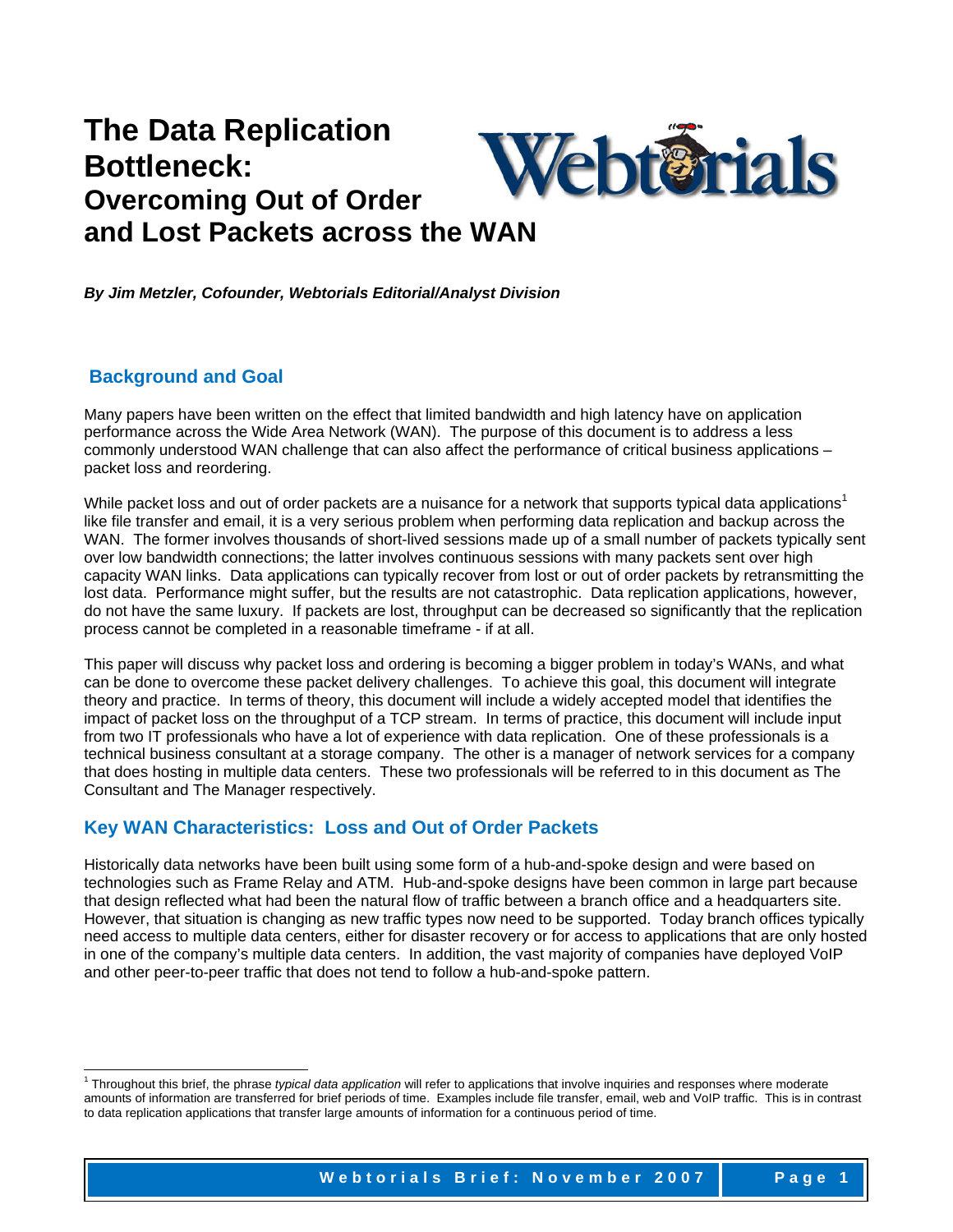Because it is easier to setup mesh environments using MPLS and IP VPN technologies, they are growing in popularity over traditional frame and ATM services. At the same time, service providers are offering MPLS and IP VPN services at relatively low price points. This is causing a significant increase in MPLS and IP VPN deployments across most enterprises.

While there are significant advantages to MPLS and IP VPN technologies, there are drawbacks, one of which being high levels of packet loss and out of order packets. This is due to routers being oversubscribed in a shared network, resulting in dropped or delayed packet delivery. This issue often goes undetected because the typical service level agreement for MPLS allows the service provider to lose a few tenths of a percent of the packets and still meet their commitment. In addition, packet loss is typically calculated as the arithmetic mean of loss measurements taken over a month and also taken over a large number of circuits. As such, the actual packet loss could be periodically quite high for multiple hours of the day on several circuits even though the service provider has still met their contractual requirements.

The Manager stated that the packet loss on a good MPLS network typically ranges from 0.05% to 0.1%, but that it can reach 5% on some MPLS networks. He added that he sees packet loss of 0.5% on the typical IPSec VPN. The Consultant said that packet loss on an MPLS network is usually low, but that in 10% of the situations that he has been involved in, packet loss reached upwards of 1% on a continuous basis.

Both The Manger and The Consultant agreed that out of order packets are a major issue for data replication, particularly on MPLS networks. In particular, if too many packets (i.e. typically more than 3) are received out of order, TCP or other higher level protocols will cause a re-transmission of packets. The Consultant stated that since out of order packets cause re-transmissions, it has the same affect on goodput<sup>2</sup> as does packet loss. He added that he often sees high levels of out of order packets in part because some service providers have implemented queuing algorithms that give priority to small packets and hence cause packets to be received out of order.

## **The Impact of Loss and Out of Order Packets**

The effect of packet loss on TCP has been widely analyzed. $3$  Mathis et al. provide a simple formula that provides insight into the maximum TCP throughput on a single session when there is packet loss. That formula is:

Throughput  $\leq$  (MSS/RTT)<sup>\*</sup>(1 / sqrt{p})

where:

MSS: maximum segment size RTT: round trip time p: packet loss rate.

The preceding equation shows that throughput decreases as either RTT or p increases. To exemplify the impact of packet loss, assume that MSS is 1,420 bytes, RTT is 100 ms., and p is 0.01%. Based on the formula, the maximum throughput is 1,420 Kbytes/second. If however, the loss were to increase to 0.1%, the maximum throughput drops to 449 Kbytes/second. Figure 1 depicts the impact that packet loss has on the throughput of a single TCP stream with a maximum segment size of 1,420 bytes and varying values of RTT.

 2 Goodput refers to the amount of data that is successfully transmitted. For example, if a thousand bit packet is transmitted ten times in a

second before it is successfully received, the throughput is 10,000 bits/second and the goodput is 1,000 bits/second.<br><sup>3</sup> The macroscopic behavior of the TCP congestion avoidance algorithm by Mathis, Semke, Mahdavi & Ott i *Review*, 27(3), July 1997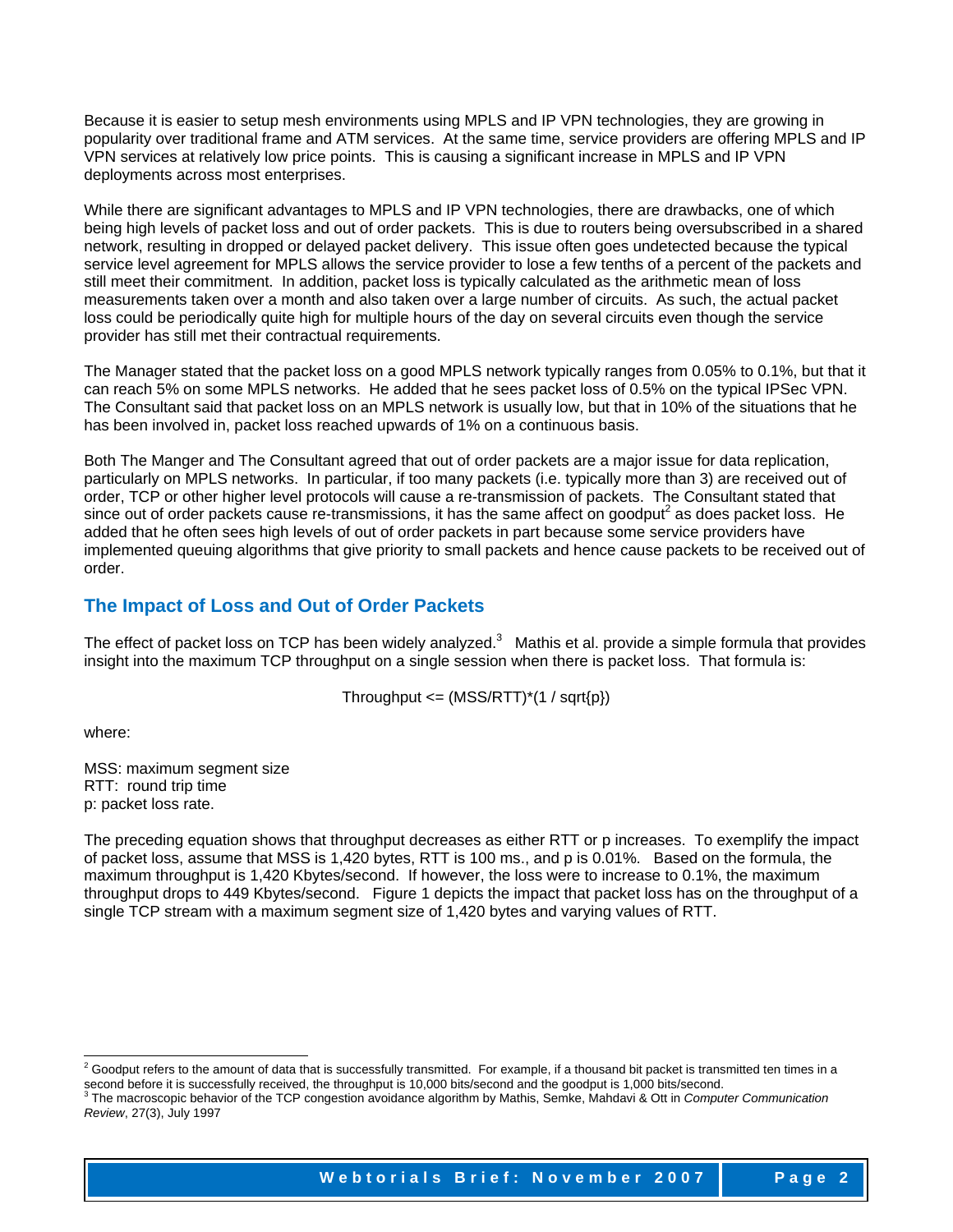

**Figure 1: Impact of Packet Loss on Throughput** 

One conclusion that can be drawn from Figure 1 is that with a 1% packet loss and a round trip time of 50 ms or greater, the maximum throughput is roughly 3 megabits per second no matter how large the WAN link is. The Consultant stated that he thought Figure 1 overstated the TCP throughput and that in his experience if you have a WAN link with an RTT of 100 ms and packet loss of 1% "the throughput would be nil".

# **Techniques for Coping with Loss and Out of Order Packets**

The data in Figure 1 shows that while packet loss affects throughput for any TCP stream, it particularly affects throughput for high-speed streams, such as those associated with multi-media and data replication. As a result, numerous techniques, such as Forward Error Correction (FEC)4, have been developed to mitigate the impact of packet loss.

FEC has long been used at the physical level to ensure error free transmission with a minimum of retransmissions. Recently many enterprises have begun to use FEC at the network layer to improve the performance of applications such as data replication. The basic premise of FEC is that an additional error recovery packet is transmitted for every 'n' packets that are sent. The additional packet enables the network equipment at the receiving end to reconstitute one of the 'n' lost packets and hence negates the actual packet loss. The ability of the equipment at the receiving end to reconstitute the lost packets depends on how many packets were lost and how many extra packets were transmitted. In the case in which one extra packet is carried for every ten normal packets (1:10 FEC), a 1% packet loss can be reduced to less than 0.09%. If one extra packet is carried for every five normal packets (1:5 FEC), a 1% packet loss can be reduced to less than 0.04%. To exemplify the impact of FEC, assume that the MSS is 1,420, RTT is 100 ms, and the packet loss is 0.1%. Transmitting a 10 Mbyte file without FEC would take a minimum of 22.3 seconds. Using a 1:10 FEC algorithm would reduce this to 2.1 seconds and a 1:5 FEC algorithm would reduce this to 1.4 seconds.

The example demonstrates the value of FEC in a TCP environment, although the technique applies equally well to an any application regardless of transport protocol. FEC, however, introduces overhead which itself can reduce throughput. What is needed is a FEC algorithm that adapts to packet loss. For example, if a WAN link is not experiencing packet loss, no extra packets should be transmitted. When loss is detected, the algorithm

l

<sup>4</sup> RFC 2354, Options for Repair of Streaming Media, http://www.rfc-archive.org/getrfc.php?rfc=2354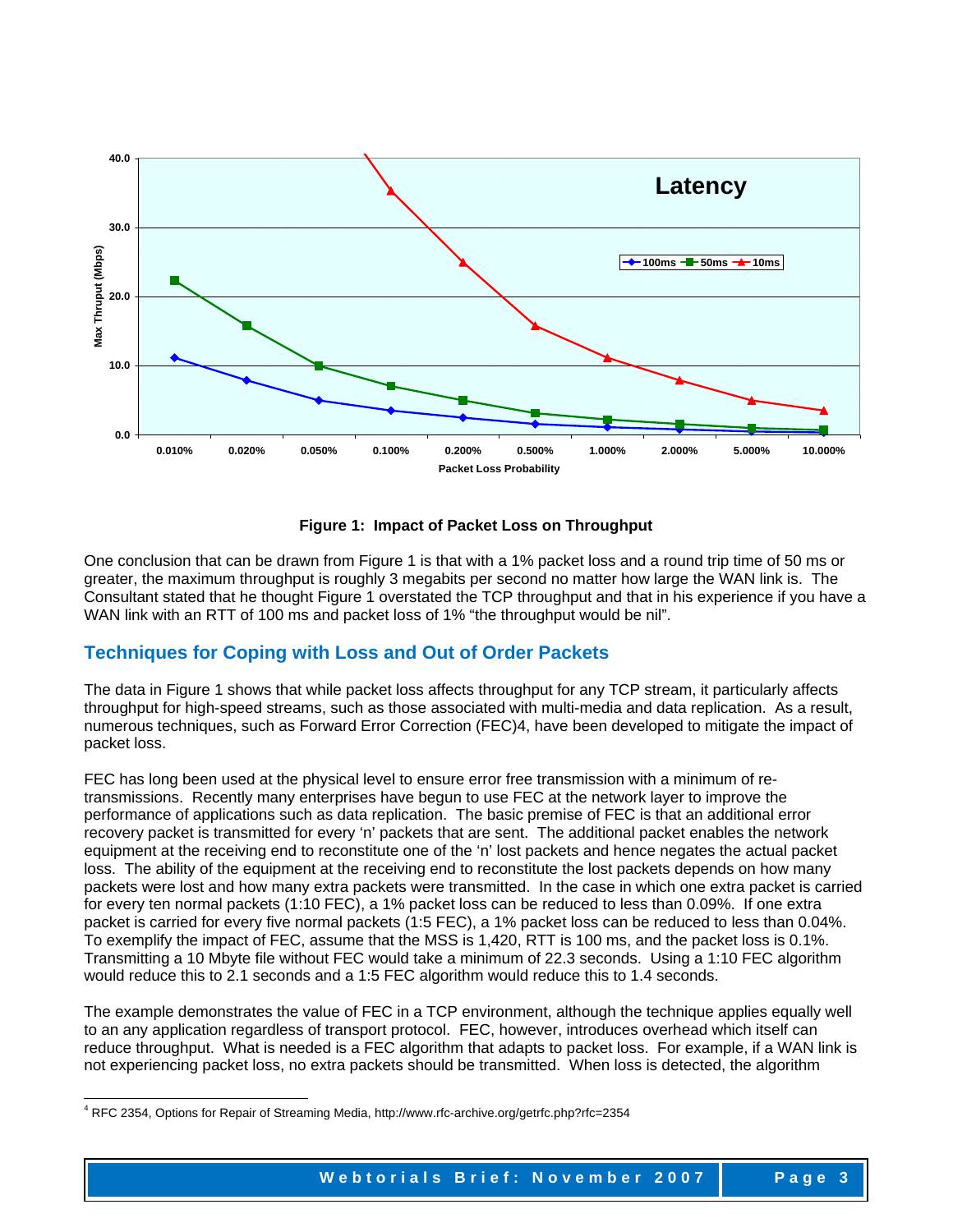should begin to carry extra packets and should increase the amount of extra packets as the amount of loss increases.

Packet Order Correction (POC) is a technique that helps to overcome out of order packets. It works by tagging packets as they are sent across the WAN so that they can be re-sequenced on the far end of a WAN link to avoid the re-transmissions that occur when packets arrive out of order. POC is performed in real-time and across all IP flows, regardless of transport protocol, making it an effective WAN optimization tool.

Packet re-ordering and FEC can both be performed in either the router or in a separate appliance. If the network is supporting just typical data applications, either approach will work. However, as pointed out by The Consultant, data replication applications are more demanding. He said that routers are designed to support typical data applications and that part of their design is to have buffers that fill up when a lot of data is being sent and then drain as either less data is transmitted or the TCP session ends. In a data replication application the data flow is constant and the session never terminates. As such, there is no chance for the router's buffers to drain and hence packet re-ordering and FEC are best implemented in a separate appliance. The Manager agreed with The Consultant and said that given the nature of data replication, packet re-ordering and FEC are best performed in a separate appliance.

### **Summary**

Most IP networks are designed to support tens or even hundreds of applications. These applications have varying characteristics. Some applications, such as VoIP and email, require a modest amount of bandwidth for only a few minutes. Inquiry/response applications also require a modest amount of bandwidth for relatively brief periods of time. Even most file transfer applications only transfer data for a bounded amount of time.

Data replication and backup applications are quite different. They require moving massive amounts of information on high-capacity WAN links. In addition, at start-up the typical data replication application spikes to line speed and keeps transmitting at that rate indefinitely. As such, Wide Area Networks must be designed to support these unique requirements.

Unfortunately, as shown in this document, packet loss and out of order packets severely limits the maximum throughput that a single TCP session can support independent of the actual capacity of the WAN link. As pointed out by The Consultant, if you have a WAN link with an RTT of 100 ms and packet loss of 1% "the throughput would be virtually nil". According to The Manager, "you simply cannot get more than a few Mbps of throughput on a WAN with loss, regardless of how big the WAN link is."

Techniques such as packet re-ordering and adaptive FEC can significantly improve goodput across the WAN. However, given the demanding nature of data replication applications, it is usually not possible to support these techniques in a router. Instead, IT organizations that need to support data replication and backup applications should consider implementing a separate WAN optimization appliance the can effectively support these techniques. In many instances, this is just as important as addressing the bandwidth and latency challenges that are also inherent to enterprise WANs.